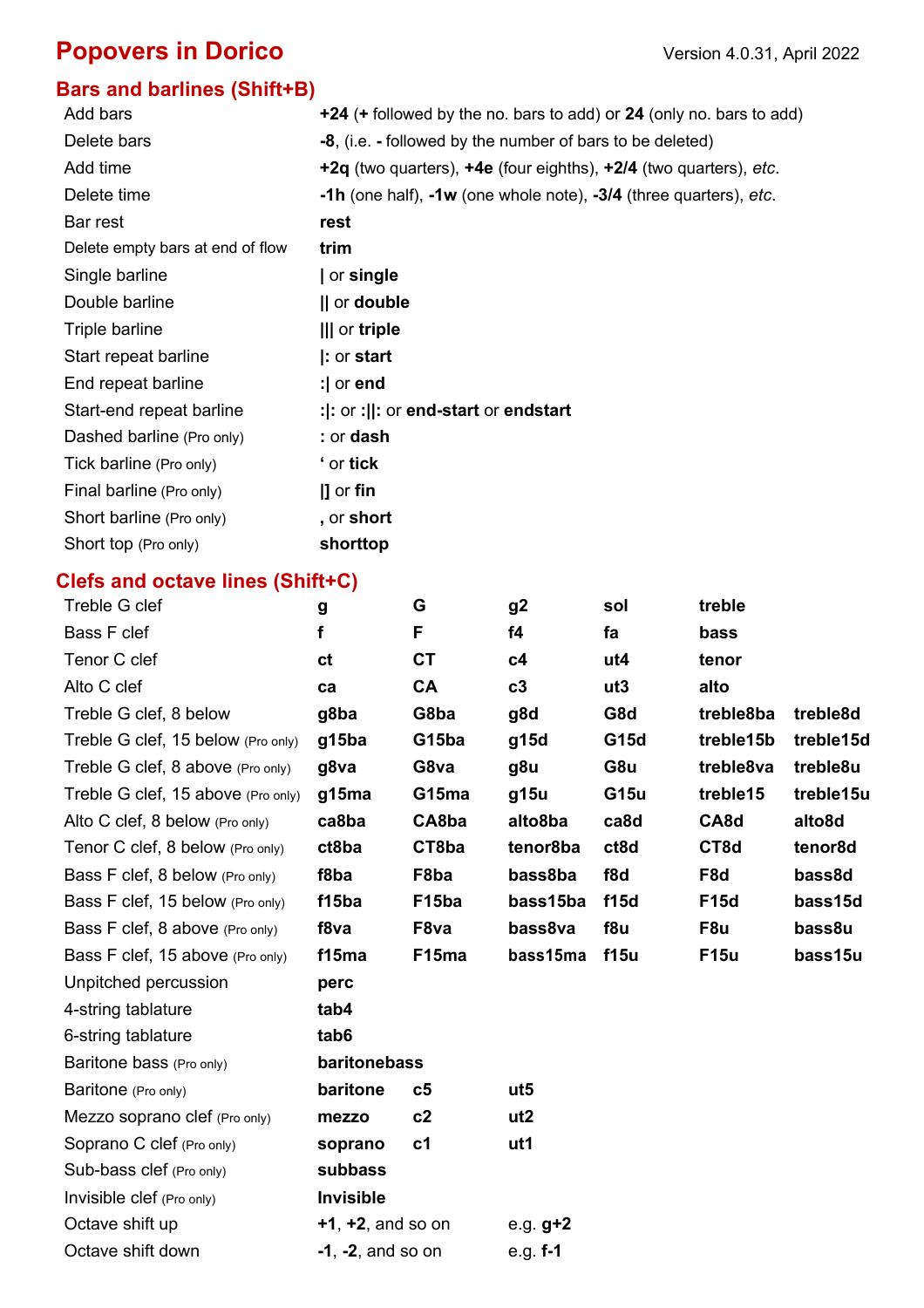### **Dynamics (Shift+D)**

You can enter dynamics quite freely, so this is not comprehensive, but rather suggestive of the things you can enter:

| pppppp to $p$                  | pppppp to p            |
|--------------------------------|------------------------|
| $\boldsymbol{m}\boldsymbol{p}$ | mp                     |
| m f                            | mf                     |
| $f$ to $f\!f\!f\!f\!f\!f$      | f to ffffff            |
| (f)                            | (f)                    |
| $\prec$                        | ≺                      |
| $\geq$                         | >                      |
| cresc.                         | cresc or crescendo     |
| dim.                           | dim or diminuendo      |
| decresc.                       | decresc or decrescendo |
|                                | <>                     |
| $\gt <$                        | > <                    |
| $pi$ iù mp                     | piu mp                 |
| $s\!f\!z$                      | sfz                    |
| $\mathord{=}n$                 | >n                     |
|                                |                        |

### **Fingering (Shift+F)**

The list below is not comprehensive: numbers between 1 and 7 can be entered in place of the numbers shown below. (Although humans typically only have a maximum five fingers on each hand, trombones have seven slide positions, and Dorico's fingering features can be used for keyboard, mallet percussion, valve and slide brass instruments, and string instruments.) On a fretted instrument staff, press the up/down arrow keys to switch between inputting fingerings for the left (L)/right (R) hand, as indicated by the popover icon.

| 1 3 5 fingering on current staff           | 1,3,5                                                                          |
|--------------------------------------------|--------------------------------------------------------------------------------|
| 24 fingering for left hand (non-fretted)   | L2,4 (left), G2,4 (gauche), S2,4 (sinistra), I2,4 (izquierda) or H2,4 (hidari) |
| 1 3 fingering for right hand (non-fretted) | R1,3 (right), D1,3 (droit/destra/derecho), M1,3 (migi)                         |
| 2343 fingering for single note             | 2343                                                                           |
| 2 fingering, with 3 as alternate           | 2(3)                                                                           |
| 4 editorial fingering                      | [4]                                                                            |
| 1 fingering, substituting 3                | $1 - 3$                                                                        |
| Thumb indicator (non-fretted)              | Т                                                                              |
| Left-hand fingerings (fretted)             | $0, 1, 2, 3, 4, 5$ (individually)                                              |
| Left-hand thumb                            | t                                                                              |
| Right-hand fingerings (fretted)            | 1, 2, 3, 4, 5 or p, i, m, a, e (individually)                                  |
| Right-hand thumb                           | $p, t$ or 1                                                                    |
| Right-hand pinky (little finger)           | <b>e</b> , $x$ , $c$ , $o$ or $5$                                              |
| Fingering shift                            | / after finger, e.g. 2/                                                        |

### **Figured bass (Shift+G)**

The list below is not comprehensive: you can enter the numbers 1-19 in any order, Dorico will automatically arrange them in ascending order. To clarify separate figures, use a comma. Dorico can infer figures from what you enter and the harmonic context, such as converting chords into figures.

| Sharp accidental   | # or s (Tip: for a raised $3^{rd}$ , just # is sufficient) |
|--------------------|------------------------------------------------------------|
| Natural accidental | n                                                          |
| Flat accidental    | <b>b</b> or f                                              |
| Triple sharp       | $x\#$ , $\#x$ , $\#$ $\#$ or ts                            |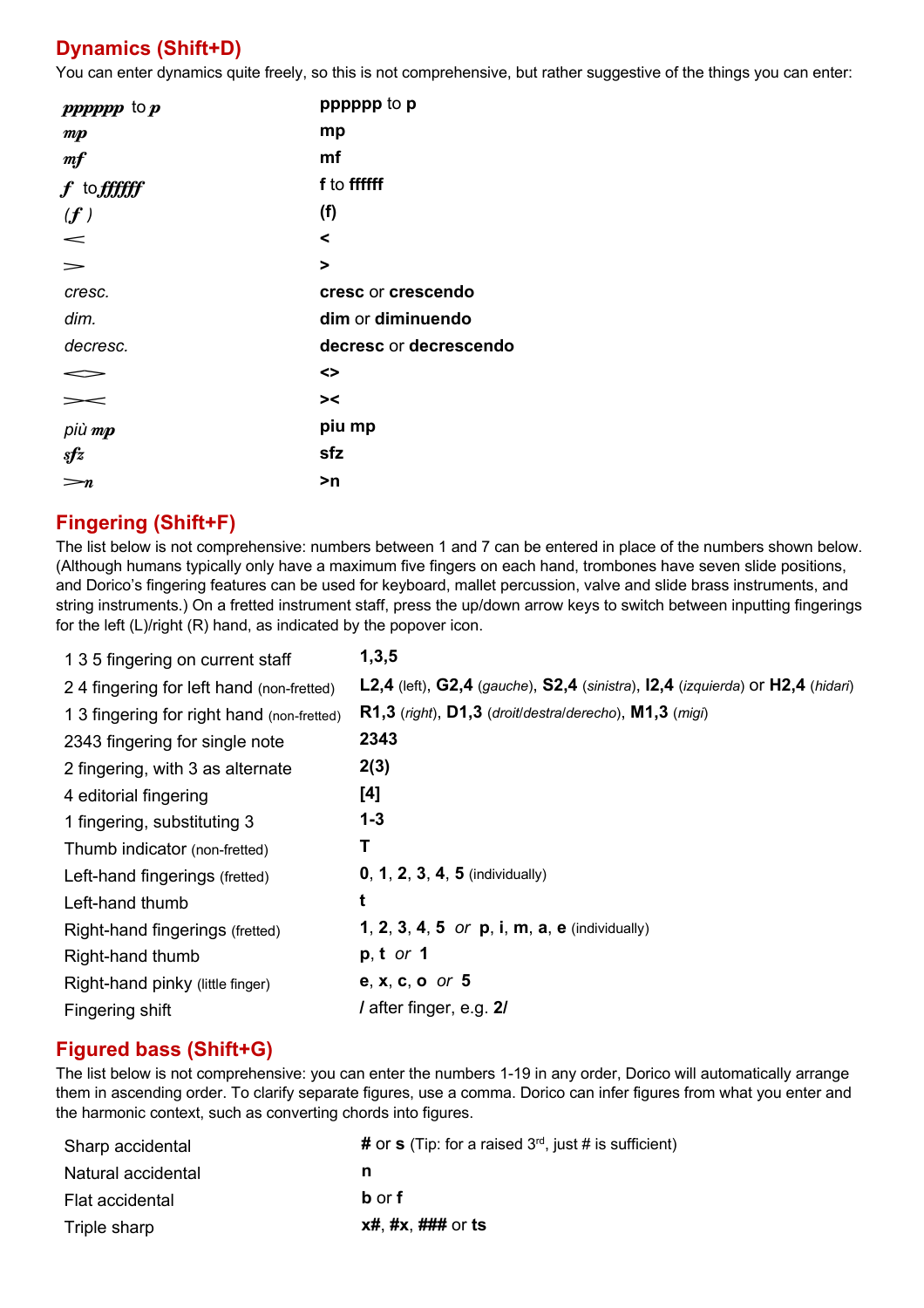| Double sharp                                           | $x, ##$ or ds                        |
|--------------------------------------------------------|--------------------------------------|
| <b>Triple flat</b>                                     | bbb or the                           |
| Double flat                                            | bb or db                             |
| Raise by semitone                                      | ٠                                    |
| Lower by semitone                                      |                                      |
| Diminished                                             | d                                    |
| <b>Explicitly unaltered</b>                            | u                                    |
| 2 <sup>nd</sup> inversion, raised 4th                  | 6, #4,2                              |
| Hide enclosed figures                                  | $3$ > or $\{3\}$                     |
| Suspension with resolution                             | 4->3, 4-3 or 4~3                     |
| Suitable figures for Em7                               | Em7                                  |
| Suitable figures for G/B                               | G/B                                  |
| Hold duration 1.5 quarter notes                        | $d = 1.5$                            |
| Hold duration matches bass note                        | d=note                               |
| Hold duration half of whole bass note                  | $d=1/2n$                             |
| Suspension duration 1.5 quarter notes                  | $r = 1.5$                            |
| Suspension duration matches bass note                  | r=note                               |
| Suspension duration half of whole bass<br>note         | $r=1/2n$                             |
| Force Follow Engraving Options for<br>this figure only | $R, r, V, v$ or ?                    |
| Force Follow input literally for this<br>figure only   | $O$ , $O$ or $I$                     |
| Tasto solo (no harmony)                                | ts or tasto                          |
| Parentheses                                            | ([figure]) e.g. $(#643)$ or $#6(4)3$ |

# **Holds and pauses (Shift+H)**

| Fermata $($ <sup><math>\hat{ }</math></sup> ) | fermata                     |
|-----------------------------------------------|-----------------------------|
| Very long fermata $(\overline{m})$            | verylongfermata             |
| Long fermata $(\lceil \cdot \rceil)$          | longfermata                 |
| Short fermata $($ <sup>*</sup> )              | shortfermata                |
| Very short fermata $(*)$                      | veryshortfermata            |
| Henze short fermata $($ <sup>2</sup> )        | shorthenzefermata           |
| Henze long fermata $(\hat{\mathbb{C}})$       | longhenzefermata            |
| Caesura $\binom{n}{k}$                        | caesura or //               |
| Thick caesura $($                             | caesurathick or thick//     |
| Curved caesura $(y)$                          | caesuracurved or curved//   |
| Short caesura $(\mathbb{I})$                  | caesurashort or short//     |
| Single caesura $($ )                          | caesurasingle or singlell   |
| Tick breathmark $(\sqrt{ } )$                 | <b>breathmarktick</b>       |
| Comma breathmark (')                          | breathmarkcomma or, (comma) |
| Salzedo breathmark ( $\hat{ }$ )              | breathmarksalzedo           |
| Curlew $(\hat{\ })$                           | curlew                      |
|                                               |                             |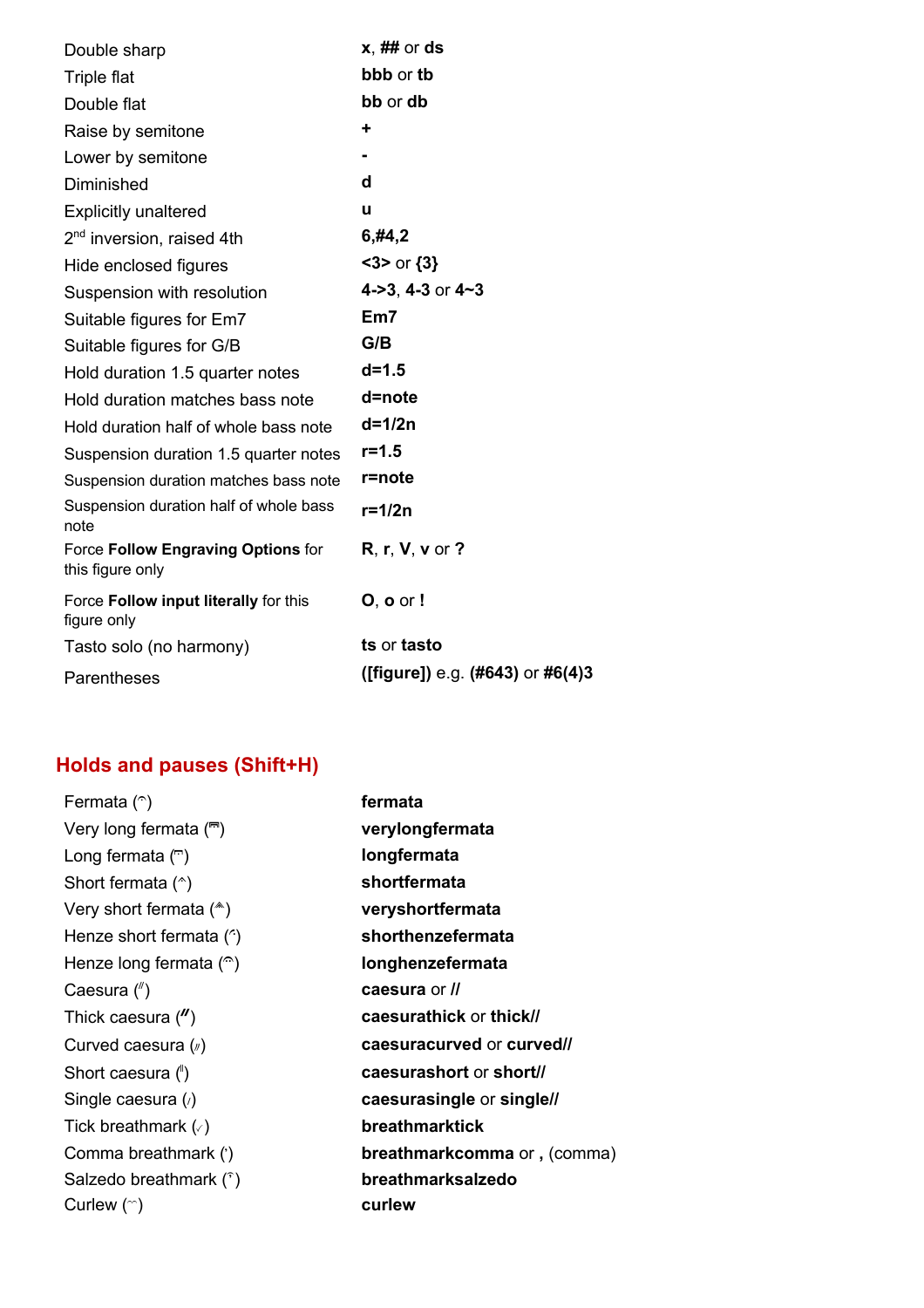### **Note tools (Shift+I)**

Includes adding notes above/below existing notes, transposing notes, and transforming notes (e.g. retrograde, inversion, etc). The examples below are representative rather than comprehensive; you can specify any interval between 1 (unison) and 15 (two octaves); positive numbers add above the top note of the chord or transpose upwards, and negative numbers add below the bottom note of the chord or transpose downwards.

| Transpose up by perfect fifth                                                          | tp5, tper5 or tperf5                                                       |
|----------------------------------------------------------------------------------------|----------------------------------------------------------------------------|
| Transpose down by a minor second                                                       | t-m2, t-min2 or t-minor2                                                   |
| Add note an augmented four above                                                       | a4, aug4 or augmented4                                                     |
| Add note a diminished fifth below                                                      | -d5, -dim5 or -diminished5                                                 |
| Add note a third above                                                                 | 3                                                                          |
| Add note a sixth below                                                                 | -6                                                                         |
| Add a second, fourth and minor 7th above                                               | 2,4,m7                                                                     |
| Add third below top note of chord                                                      | $-3$ top                                                                   |
| Add fourth above bottom note of chord                                                  | 4 bottom                                                                   |
| The following are not available in SE                                                  |                                                                            |
| Invert selection                                                                       | inv, invert, inversion, or mirror                                          |
| Specify pitch incl. octave                                                             | C4, Eb5, F3, D1/24 4 and so on                                             |
| Specify root of key                                                                    | root                                                                       |
| Specify highest pitch in chord                                                         | top                                                                        |
| Specify lowest note in chord                                                           | bottom                                                                     |
| Specify diatonic inversion                                                             | diat or diatonic                                                           |
| Specify chromatic inversion                                                            | chrom or chromatic                                                         |
| Reverse selection (pitches and rhythms)                                                | ret, rev, retrograde, or reverse                                           |
| Reverse pitches only                                                                   | add pt or pitches, e.g. rev pitches                                        |
| Reverse rhythms only                                                                   | add rm or rhythms, e.g. ret rm                                             |
| Invert and reverse pitches                                                             | add inv or invert, e.g. inv ret pt                                         |
| Extend operation to the player, not just the<br>selected voice                         | add player, e.g. rev player                                                |
| Restrict operation to the selected voice                                               | add voice, e.g. rev voice                                                  |
| Rotate selection (pitches and rhythms)                                                 | rot or rotate                                                              |
| Rotate pitches only                                                                    | add pit or pitches, e.g. rot pitches                                       |
| Rotate rhythms only                                                                    | add rm, rhy, or rhythms, e.g. rot rhy                                      |
| Specify forwards steps                                                                 | 2, 3, 4, and so on                                                         |
| Specify backwards steps                                                                | -2, -3, 4, and so on; or add bw, prev, or backwards                        |
| Repeat pitches                                                                         | repeat [n] pitches or rep [n] pit                                          |
| Map pitches (octave optional)                                                          | [pitch] = [pitch] e.g. $c4 = b3$ , $d#5 = ff$                              |
| Include enharmonic equivalents                                                         | add * after pitch and optional octave                                      |
| Specify higher destination pitch                                                       | add up                                                                     |
| Specify lower destination pitch                                                        | add down                                                                   |
| Map scales                                                                             | [source root and scale] to [destination root and scale]<br>e.g. c M to c m |
| Snap pitches outside source scale to<br>nearest pitch by interval in destination scale | snap                                                                       |
| Raise snapped pitches                                                                  | up or higher                                                               |
|                                                                                        |                                                                            |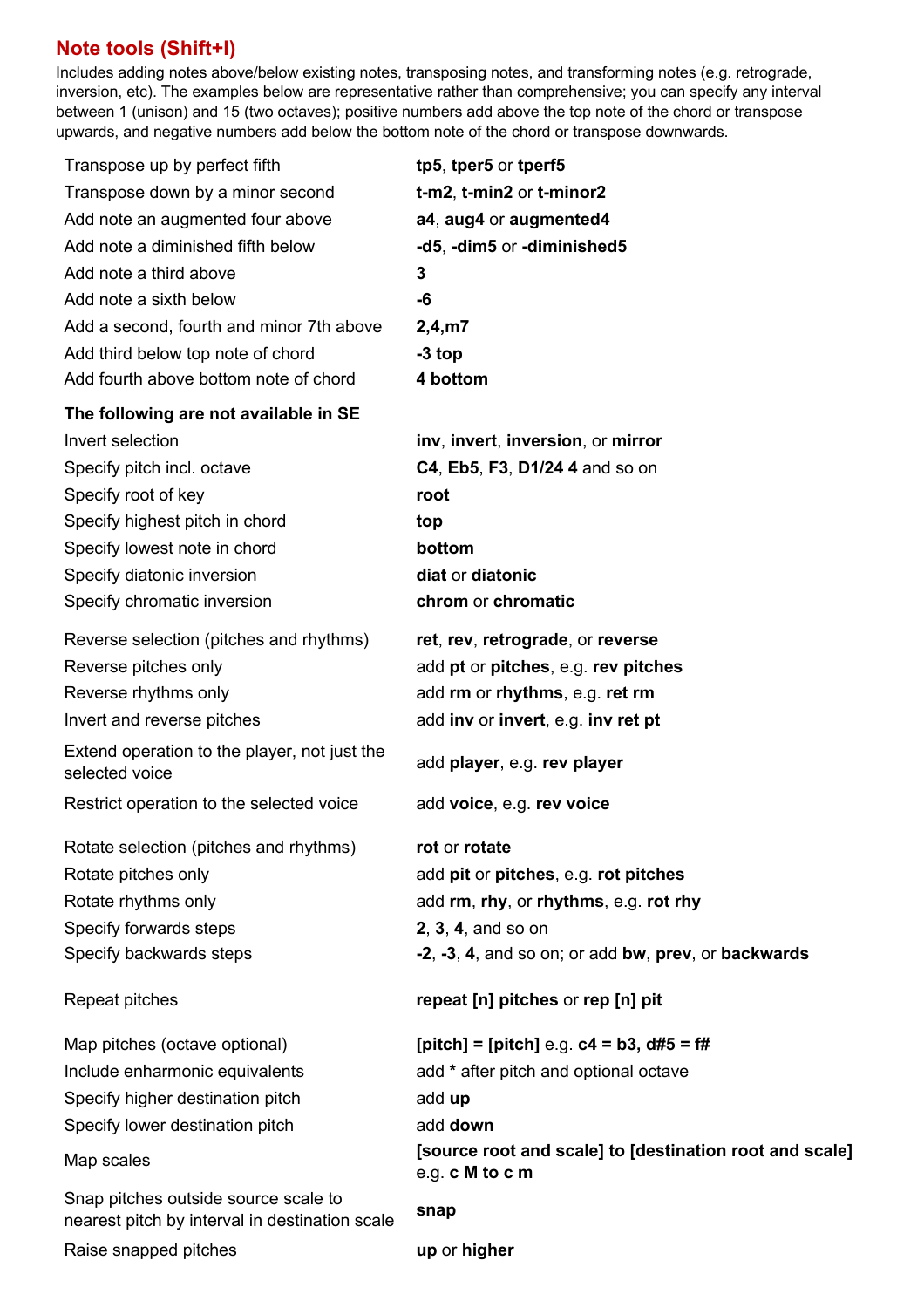| Lower snapped pitches                        | down or lower                                                                                                                        |
|----------------------------------------------|--------------------------------------------------------------------------------------------------------------------------------------|
| Respell notes to specified scale             | spell [scale] e.g. spell Cmaj                                                                                                        |
| Snap notes to specified scale                | snap [scale] e.g. snap cmin                                                                                                          |
| Scale roots                                  | c, Db, e, F#, g, and so on                                                                                                           |
| Alterations                                  | $#4$ , b6, and so on                                                                                                                 |
| Major                                        | maj or M (M is case-sensitive)                                                                                                       |
| Minor                                        | min or m (m is case-sensitive)                                                                                                       |
| lonian major *                               | ion M or ion maj                                                                                                                     |
| Harmonic minor *                             | har m or hmc min                                                                                                                     |
| Melodic minor ascending *                    | me m or mdc min                                                                                                                      |
| Dorian                                       | dor or drn                                                                                                                           |
| Phrygian                                     | phryg, phry, or phr                                                                                                                  |
| Lydian                                       | lyd                                                                                                                                  |
| Lydian dominant                              | lyd dom                                                                                                                              |
| Mixolydian                                   | mixlyd, mlyd, mixo, mix, or ml                                                                                                       |
| Aeolian or natural minor *                   | aeol m, aeo m, aln min, or nat min                                                                                                   |
| Locrian                                      | loc                                                                                                                                  |
| Super Locrian (altered scale)                | super loc, sup loc, or spr loc                                                                                                       |
| Major pentatonic *                           | pent maj, 5tonic M, or 5ton M                                                                                                        |
| Minor pentatonic *                           | pent min, 5tonic m, or 5ton m                                                                                                        |
| Major blues *                                | blue maj or bls M                                                                                                                    |
| Minor blues *                                | blue min or bls m                                                                                                                    |
| Half-whole diminished or octatonic *         | half whole dimin, halfwhole octa, hw dim, half-tone dim,<br>half tone oct, halftone dim, htone oct, hton dim, half oct,<br>or ht oct |
| Whole-half diminished or octatonic *         | whole half dimin, wholehalf octa, wh dim, or wh oct                                                                                  |
| Whole tone                                   | whole-tone, wholetone, wtone, wton, whole, or wt                                                                                     |
| Locrianbb7*                                  | loc maj mode7 or harm M mod7                                                                                                         |
| Super locrian bb7 or harmonic minor mode 7 * | sup loc min mode7 or spr loc m mod7                                                                                                  |
|                                              |                                                                                                                                      |

*\* You can use any major/minor, diminished, octatonic, etc. entry in combination with any scale entry*

### **Lyrics (Shift+L)**

You can enter any text as lyrics, or copy existing text and paste it one syllable at a time. Depending on where in words a syllable occurs, you can advance the popover in different ways.

| Advance after whole word/last syllable<br>(followed by extender line) | <b>Space</b>                   |
|-----------------------------------------------------------------------|--------------------------------|
| Advance without hyphen or extender line                               | <b>Right Arrow</b>             |
| Advance after first/middle syllable (followed<br>by hyphen)           | – (hyphen)                     |
| Move cursor through letters                                           | <b>Right Arrow/Left Arrow</b>  |
| Move popover through syllables                                        | Alt+Right Arrow/Alt+Left Arrow |
| Add elision slur within word/syllable                                 | (underscore)                   |
| Add hyphen within word/syllable                                       | $Alt++$ (hyphen)               |
| Add spaces without advancing popover                                  | <b>Shift+Alt+Space</b>         |
|                                                                       |                                |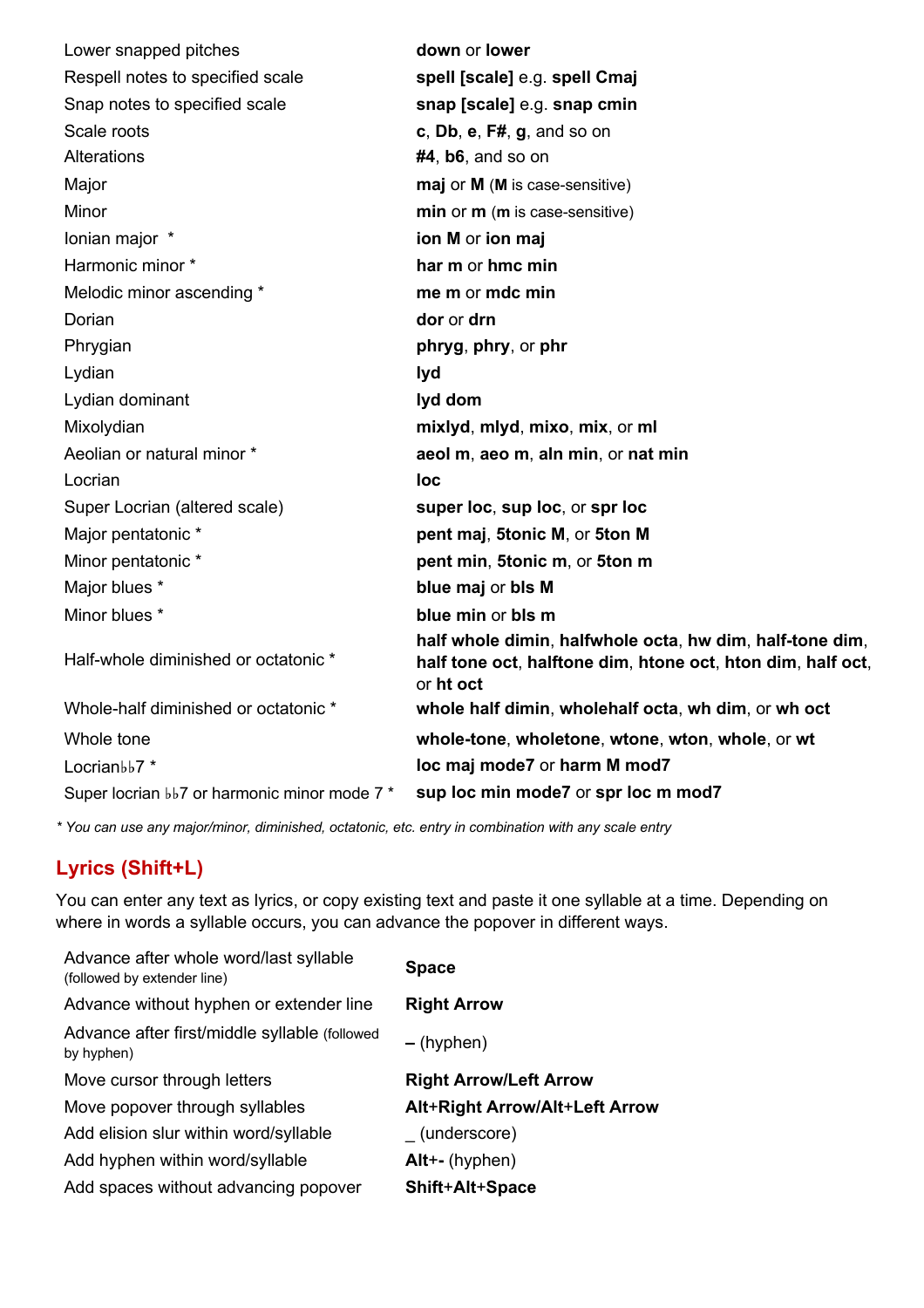## **Key signatures (Shift+K)**

| Open or atonal key signature | open or atonal    |
|------------------------------|-------------------|
| Major keys                   | e.g. C, D, Eb, Ab |
| Minor keys                   | e.g. g, d, f#, bb |
| Number of sharps             | e.g. $3s$ or $2#$ |
| Number of flats              | e.g. $4f$ or $5b$ |

## **Time signatures (Shift+M)**

| Simple time signature                                      | e.g. 2/4, 6/8, 3/4, 5/4, 12/8                                                                      |
|------------------------------------------------------------|----------------------------------------------------------------------------------------------------|
| Time signature with pick-up                                | e.g. $4/4, 1.5$ (4/4 with 1.5 quarter pick-up), 6/8,2 (6/8 with 2 8ths pick-up)                    |
| Alternating time signature                                 | e.g. $3/4$ + 6/8 (note the space either side of +)                                                 |
| Common time $\binom{1}{c}$                                 | c                                                                                                  |
| Cut common time $\binom{e}{e}$                             | cutc or $\phi$                                                                                     |
| Open meter                                                 | X or open                                                                                          |
| Additive time signature                                    | e.g. $3+2+2/8$                                                                                     |
| Specify beat grouping, but<br>don't show it                | e.g. $[2+3+2]/8$ (appears as $7/8$ )                                                               |
| Aggregate time signature<br>Interchangeable time signature | e.g. $2/4 6/8$<br>e.g. $2/4$ (6/8) or $2/4$ / 6/8 or $2/4 = 6/8$ (results in different separators) |

## **Ornaments (Shift+O)**

| Trill                         | tr or trill                                                            |
|-------------------------------|------------------------------------------------------------------------|
| <b>Trill interval</b>         | m2 (minor 2nd), M2 (major 2nd), p4 (perfect 4th), dim5 (dim. 5th) etc. |
| Short trill                   | shorttr                                                                |
| Mordent                       | mor or mordent                                                         |
| Turn                          | turn                                                                   |
| Inverted turn                 | invturn or invertedturn                                                |
| Straight glissando line       | gliss                                                                  |
| Wavy or wiggly glissando line | glisswavy                                                              |
| Upwards arpeggio sign         | arp or arpup or arpeggioup                                             |
| Downwards arpeggio sign       | arpdown or arpeggiodown                                                |
| Non arpeggio sign             | nonarp or nonarpeggio                                                  |
| Curved arpeggio sign          | slurarp                                                                |
| Flip                          | flip                                                                   |
| Smear                         | smear                                                                  |
| Bend (jazz)                   | brassbend                                                              |
| Jazz turn                     | jazz or shake                                                          |
| Plop                          | plop, plopsmooth                                                       |
| Scoop                         | scoop, scoopsmooth                                                     |
| Lift                          | lift                                                                   |
| Doit                          | doit, doitsmooth                                                       |
| Fall                          | fall, fallsmooth                                                       |
| Guitar bend                   | bend                                                                   |
| Vibrato bar dive & return     | vibbend                                                                |
| Vibrato bar scoop             | vibscoop                                                               |
| Vibrato bar dip               | vibdip                                                                 |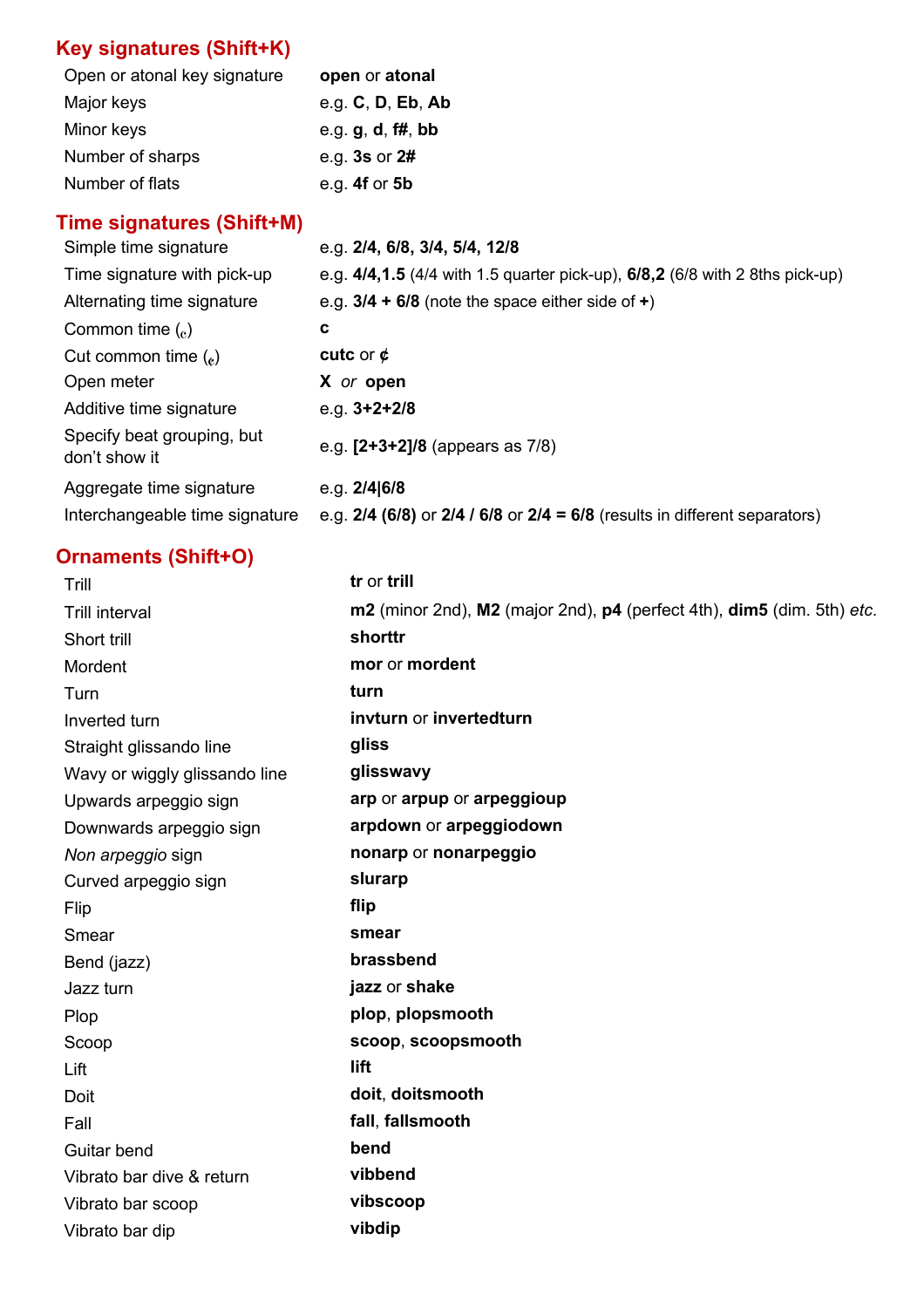| Vibrato bar line/indication               | wbar or w/bar                        |
|-------------------------------------------|--------------------------------------|
| Hammer-on                                 | ho or hammer                         |
| Pull-off                                  | po or pull                           |
| Ligado (hammer-on-pull-off or vice versa) | hp, hopo, hammerpull, lig, or ligado |
| Right-hand tapping                        | tap                                  |
| Right-hand tapping with pull-off          | tappull                              |
| Left-hand tapping                         | <b>Ihtap</b>                         |
| Left-hand tapping with pull-off           | <b>Ihtappull</b>                     |

## **Repeats and tremolos (Shift+R)**

| Repeat structures     | D.C. al Fine                             | dcalf, DC al Fine, D.C. al Fine  |
|-----------------------|------------------------------------------|----------------------------------|
|                       | D.C. al Coda                             | dcalc, DC al Coda, D.C. al Coda  |
|                       | D.C.                                     | dc, D.C., dacapo                 |
|                       | D.S.                                     | ds, D.S., dalsegno               |
|                       | D.S. al Fine                             | dsalf, DS al Fine, D.S. al Fine  |
|                       | D.S. al Coda                             | dsalc, DS al Coda, D.S. al Coda  |
|                       | To Coda                                  | toc, tc, to coda, To Coda        |
|                       | Segno                                    | s, seg, segno                    |
|                       | Coda                                     | c, co, coda                      |
|                       | Fine                                     | f, fin, fine                     |
| Single-stem tremolo   | One stroke                               | $/$ or \ or 1                    |
|                       | Two strokes                              | $II$ or $N$ or $2$               |
|                       | Three strokes                            | $III$ or $III$ or $3$            |
|                       | Four strokes                             | IIII or NN or 4                  |
|                       | Z on stem (buzz roll)                    | z                                |
|                       | Clear tremolo                            | 0 or clear                       |
| Multi-stem tremolo    | One stroke                               | /2 or \2 or 12                   |
|                       | Two strokes                              | //2 or \\2 or 22                 |
|                       | Three strokes                            | ///2 or \\\2 or 32               |
|                       | Four strokes                             | ////2 or \\\\2 or 42             |
| Repeat endings        | New repeat ending                        | end or ending                    |
|                       | Add segment to existing repeat<br>ending | add                              |
| <b>Rhythm slashes</b> | Slash region                             | slash                            |
| Bar numbering         | Numbered bar region                      | nb, num, numbars, or number bars |
| Bar repeat regions    | Repeat last bar                          | % or %1                          |
|                       | Repeat last 2 bars                       | %2                               |
|                       | Repeat last 4 bars                       | %4                               |
|                       | Repeat last 4 bars, grouped in 4         | %4,4                             |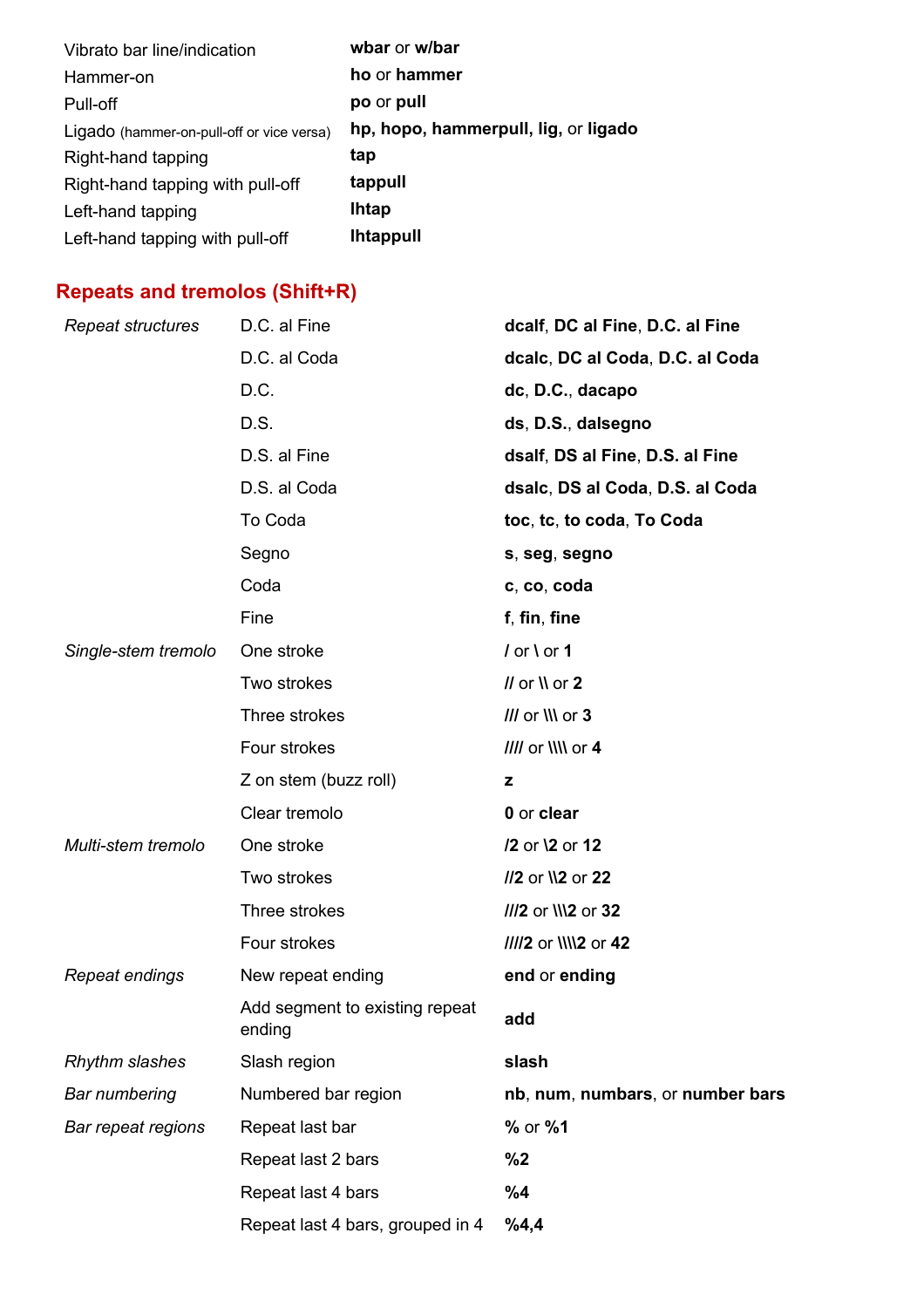### **Chord symbols (Shift+Q)**

Because you can enter chord symbols quite freely, this is not comprehensive, but rather suggestive of the things you can enter. Press **Alt-Return** to input chord symbols for a single player only. Press **Alt-L** to lock the chord symbols popover into inputting local chord symbols, and **Alt-G** to lock back to global.

| Root                                | English note names                                                                                                                                                                                                                                                                                                    | $C$ , Db, F#, B etc.                     |
|-------------------------------------|-----------------------------------------------------------------------------------------------------------------------------------------------------------------------------------------------------------------------------------------------------------------------------------------------------------------------|------------------------------------------|
|                                     | German note names                                                                                                                                                                                                                                                                                                     | C, Des, Fis, H etc.                      |
|                                     | Fixed-do solfège                                                                                                                                                                                                                                                                                                      | do, reb, so#, ti etc.                    |
|                                     | Nashville numbers                                                                                                                                                                                                                                                                                                     | e.g. assuming C major, 1, 2b, 4#, 7 etc. |
| Quality                             | Major                                                                                                                                                                                                                                                                                                                 | nothing following root, or maj, M, or ma |
|                                     | Minor                                                                                                                                                                                                                                                                                                                 | m, min, or mi                            |
|                                     | Diminished                                                                                                                                                                                                                                                                                                            | dim, di, or o                            |
|                                     | Augmented                                                                                                                                                                                                                                                                                                             | aug, au, ag, $or +$                      |
|                                     | Half-diminished                                                                                                                                                                                                                                                                                                       | half-dim, halfdim, or hd                 |
|                                     | 6/9                                                                                                                                                                                                                                                                                                                   | 6/9, 69, or %                            |
| Interval                            | Major seventh                                                                                                                                                                                                                                                                                                         | maj7 or ^7                               |
|                                     | Major seventh plus extensions                                                                                                                                                                                                                                                                                         | maj9, ^9, 9maj7, etc.                    |
| <b>Alterations</b>                  | Altered scale degrees                                                                                                                                                                                                                                                                                                 | #5, b9, b10, #11, etc.                   |
|                                     | Added notes                                                                                                                                                                                                                                                                                                           | add#11, addF#, etc.                      |
|                                     | Suspensions                                                                                                                                                                                                                                                                                                           | sus4, etc.                               |
|                                     | <b>Omissions</b>                                                                                                                                                                                                                                                                                                      | omit3, no7, etc.                         |
| Altered bass notes                  | Two chords separated with / or,                                                                                                                                                                                                                                                                                       | e.g. Cm7b5/Eb or G7,D                    |
| Polychords                          | Two chords separated with   or ;                                                                                                                                                                                                                                                                                      | e.g. Cmaj7 D or G;E                      |
| Modal/scales                        | ionian, dorian, phrygian, lydian, mixolydian, aeolian, locrian, melodic<br>minor, harmonic minor, whole tone, diminished half whole,<br>diminished semitone tone, octatonic half whole, octatonic semitone<br>tone, diminished whole half, diminished tone semitone, octatonic<br>whole half, octatonic tone semitone |                                          |
| Parentheses                         | $($ [chord] $)$ e.g. $($ Cmaj $7)$                                                                                                                                                                                                                                                                                    |                                          |
| $\bigcap L$ and an unclear function |                                                                                                                                                                                                                                                                                                                       |                                          |

*Chord symbol region* **reg**

### **Tempo (Shift+T)**

Because you can enter tempo quite freely, this is not comprehensive, but rather suggestive of the things you can enter. As you start entering, a list appears with suggestions, which you can select.

| Adagio $J = 120$                    | Adagio q = $120$                                 |
|-------------------------------------|--------------------------------------------------|
| $J = 96 - 112$                      | $q = 96-112$ or $q = 96-112$                     |
| $J = 60$                            | $h = 60$ or $h = 60$ or $7 = 60$ or $7 = 60$     |
| $\triangle$ = 120                   | $e = 120$ or $e = 120$ or $5 = 120$ or $5 = 120$ |
| $\lambda = 90$                      | e. $= 90$ or e. $= 90$ or 5, $= 90$ or 5, $= 90$ |
| rit.                                | rit. or rit                                      |
| accel.                              | accel. or accel                                  |
| Tempo equation, e.g. $J = J$        | $q = e$ or h. = h or $q = q$ etc.                |
| Light 16th note swing rhythmic feel | <b>Light swing 16ths</b>                         |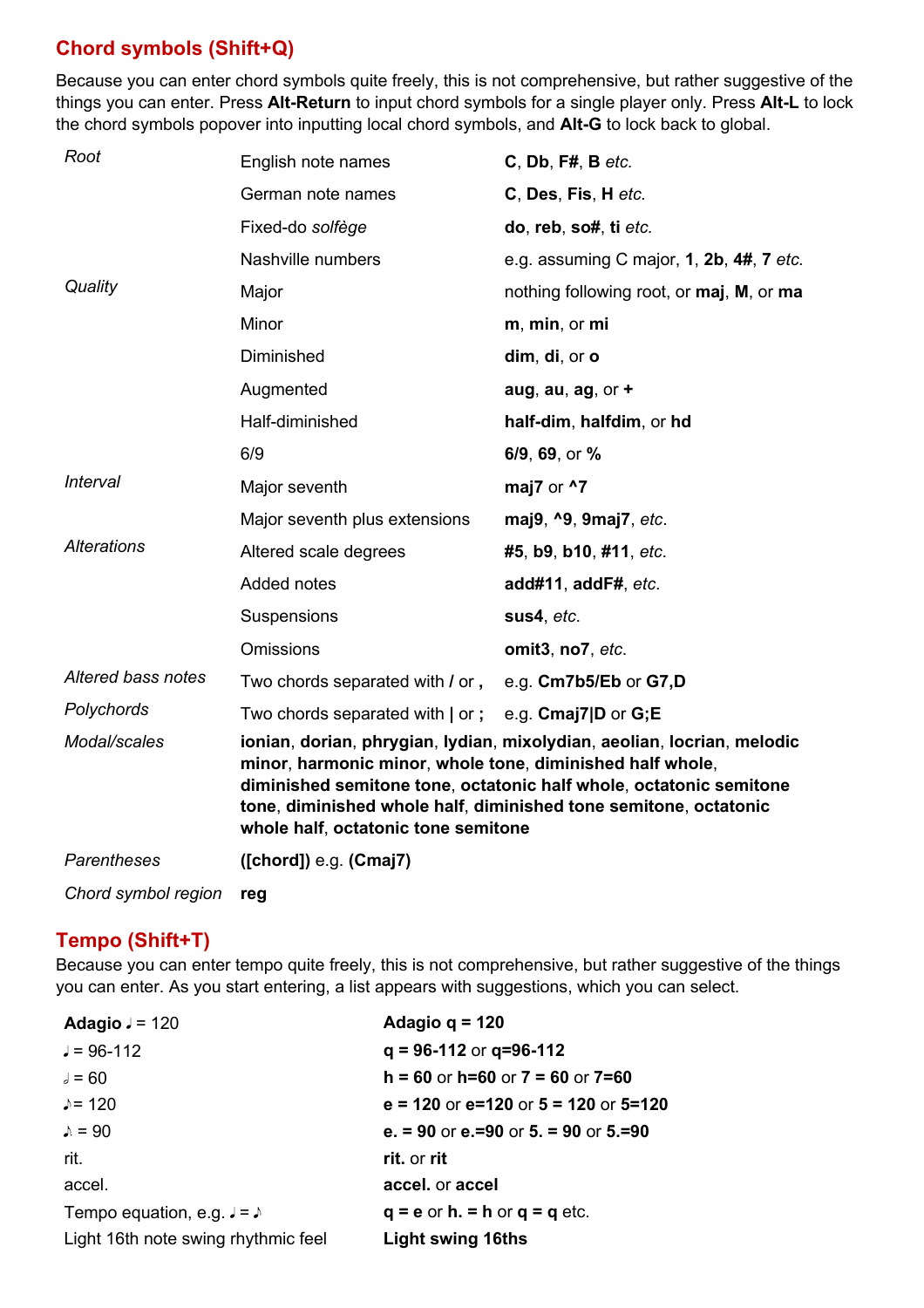| Light 8th note swing r. feel   | <b>Light swing 8ths</b>    |
|--------------------------------|----------------------------|
| Medium 16th note swing r. feel | <b>Medium swing 16ths</b>  |
| Medium 8th note swing r. feel  | <b>Medium swing 8ths</b>   |
| Heavy 16th note swing r. feel  | <b>Heavy swing 16ths</b>   |
| Heavy 8th note swing r. feel   | <b>Heavy swing 8ths</b>    |
| Straight rhythmic feel         | <b>Straight (no swing)</b> |
| Triplet 16th fixed r. feel     | 2:1 swing 16ths (fixed)    |
| Triplet 8th fixed r. feel      | 2:1 swing 8ths (fixed)     |
| Dotted 16th-32nd fixed r. feel | 3:1 swing 16ths (fixed)    |
| Dotted 8th-16th fixed r. feel  | 3:1 swing 8ths (fixed)     |

### **Cues (Shift+U) – Dorico Pro only**

Simply start typing the name of the instrument you want to cue, then use the down arrow key to select it from the list, and hit **Return**.

#### **Harp pedaling (Shift+P)**

| <b>Flattened pedals</b>         | $\boldsymbol{\mathsf{\Lambda}}$                        |
|---------------------------------|--------------------------------------------------------|
| Natural pedals                  | ٠                                                      |
| Sharpened pedals                |                                                        |
| E flat major harp pedal diagram | $-$ <sup><math>\wedge</math></sup> $ \wedge$ or EbAbBb |

### **Tuplets (;)**

Tuplets are described as ratios: [desired number of notes]:[number of notes whose space the tuplet should occupy]. The note value is the currently selected duration in the Notes panel, unless you specify the value as part of the tuplet. Add "." (period) for a rhythm dot. (When using a number to specify the beat unit, you must separate the tuplet ratio from the beat unit using a space or hyphen.)

| Triplet, three notes in the space of two                      | 3, 3:2, 3/2, or 3 2 (separated by space) |
|---------------------------------------------------------------|------------------------------------------|
| Triplet, three notes in the space of four                     | 3:4, 3/4, or 34                          |
| Quadruplet, four notes in the space of three                  | 4:3, $4/3$ , or 4 3                      |
| Quintuplet, five notes in the space of two                    | 5:2, 5/2, or 52                          |
| Quintuplet, five notes in the space of four                   | 5:4, 5/4, or 54                          |
| Sextuplet, six notes in the space of four                     | 6:4, 6/4, or 64                          |
| Septuplet, seven notes in the space of four                   | 7:4, 7/4, or 7 4                         |
| Nonuplet, nine notes in the space of eight                    | 9:8, 9/8, or 9 8                         |
| Duplet, two notes in the space of three                       | $2:3, 2/3,$ or $23$                      |
| Quintuplet, five notes in the space of six                    | 5:6, 5/6, or 5 6                         |
| Quintuplet, five dotted quarter notes in the<br>space of four | 5:4q., 5/4q., or 5:4-6.                  |

#### **Beat units**

You can use these in any popover that specifies note durations: **tempo** for metronome marks, **tuplets**, **bars and barlines** for adding/removing beats

| 64th note    | $z$ or $2$ |
|--------------|------------|
| 32nd note    | $y$ or $3$ |
| 16th note    | $x$ or 4   |
| Eighth note  | $e$ or 5   |
| Quarter note | $q$ or 6   |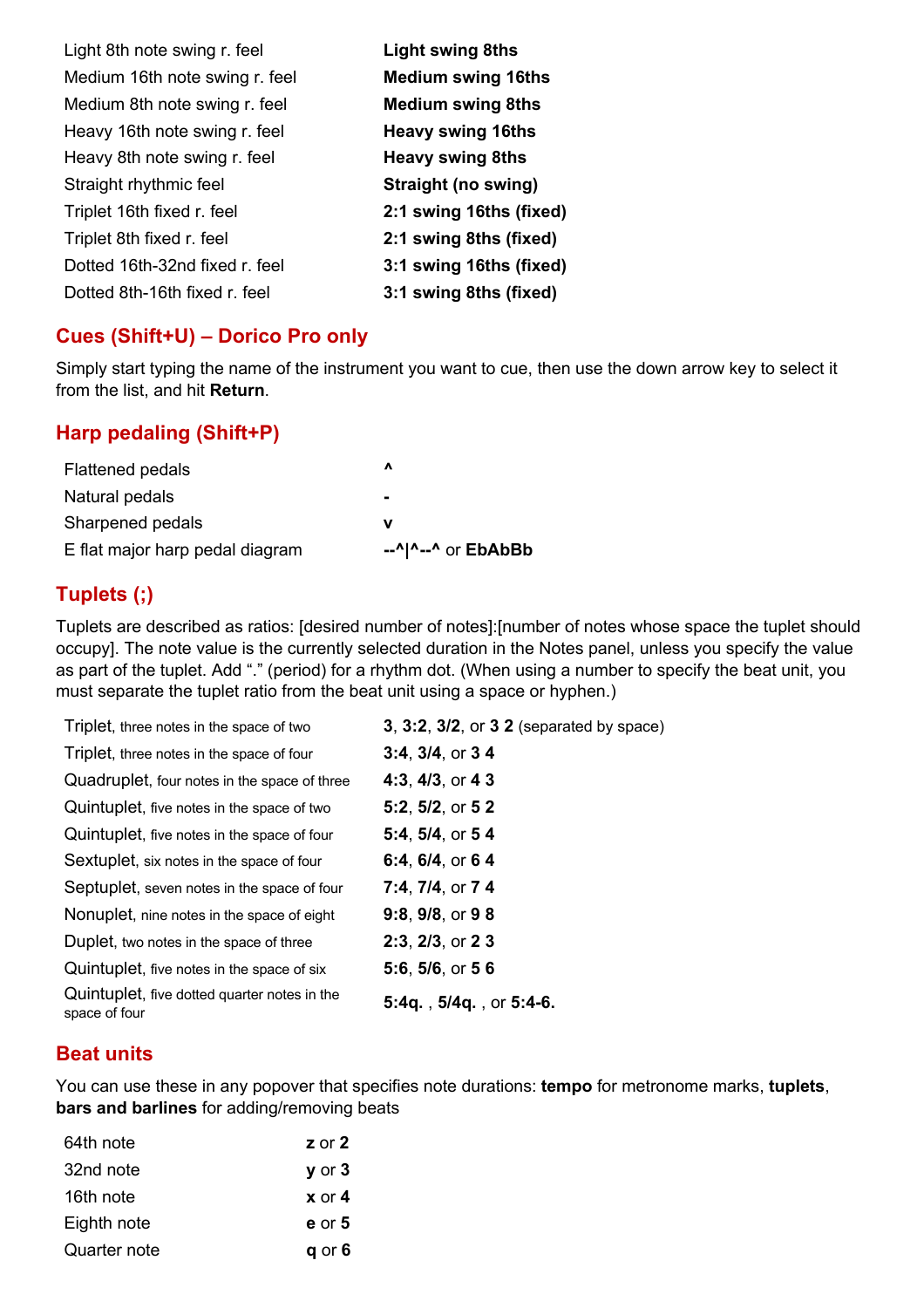| Half note         | <b>h</b> or $7$ |
|-------------------|-----------------|
| Whole note        | $w$ or $8$      |
| Double whole note | $2w$ or $9$     |
| Rhythm dot        | . (period)      |

#### **Playing techniques (Shift+P)**

As you start entering a playing technique, a list appears with valid entries, which you can select. Add "->" at the end of your entry to give the playing technique duration, which extends with the caret during note input; enter **?** to end duration without inputting another playing technique. Outside of note input, entering 2 playing techniques separated by "->" automatically groups them.

| Sustain pedal line                        | ped                  |
|-------------------------------------------|----------------------|
| Sostenuto pedal line                      | sost                 |
| Una corda pedal line                      | unacorda             |
| Retake in sustain pedal line              | ^ or notch or retake |
| Remove retake in sustain pedal line       | nonotch              |
| Set sustain pedal level to 1/4 (Pro only) | 1/4                  |
| Set sustain pedal level to 1/2 (Pro only) | 1/2                  |
| Set sustain pedal level to 3/4 (Pro only) | 3/4                  |
| Fully depress sustain pedal (Pro only)    | 1                    |
| Stop sustain pedal line                   | *                    |
| Stop sostenuto pedal line                 | $\mathbf{s}^{\star}$ |
| Stop una corda pedal line                 | u*                   |
| Ordinario (ord.)                          | ord                  |
| Modo Ordinario                            | modo ord             |
| Naturale (nat.)                           | nat                  |
| Mute (text)                               | mute                 |
| With Mute (text)                          | with mute            |
| Mute Off (text)                           | mute off             |
| Open (text)                               | open                 |
| Aperto (text)                             | aperto               |
| Con sordino                               | con sord             |
| Senza sordino                             | senza sord           |
| Legato                                    | legato               |
| Multiphonic                               | multiphonic          |
| Harmonic (o)                              | O                    |
| Vibrato                                   | vibrato              |
| Poco Vibrato                              | poco vibrato         |
| Non Vibrato                               | non vibrato          |
| Senza Vibrato                             | senza vibrato        |
| Laissez Vibrer (I.v.)                     | Ιv                   |
| Non Laissez Vibrer (non I.v.)             | non Iv               |
| Marcato (text)                            | marcato              |
| Bisbigliando (whisper)                    | bisbigliando         |
| Mute $(+)$                                | ÷                    |
| Half-mute                                 | half mute            |
| Open                                      | open                 |
| Harmon mute, stem in                      | harmon stem in       |
| Harmon mute, stem left                    | harmon stem left     |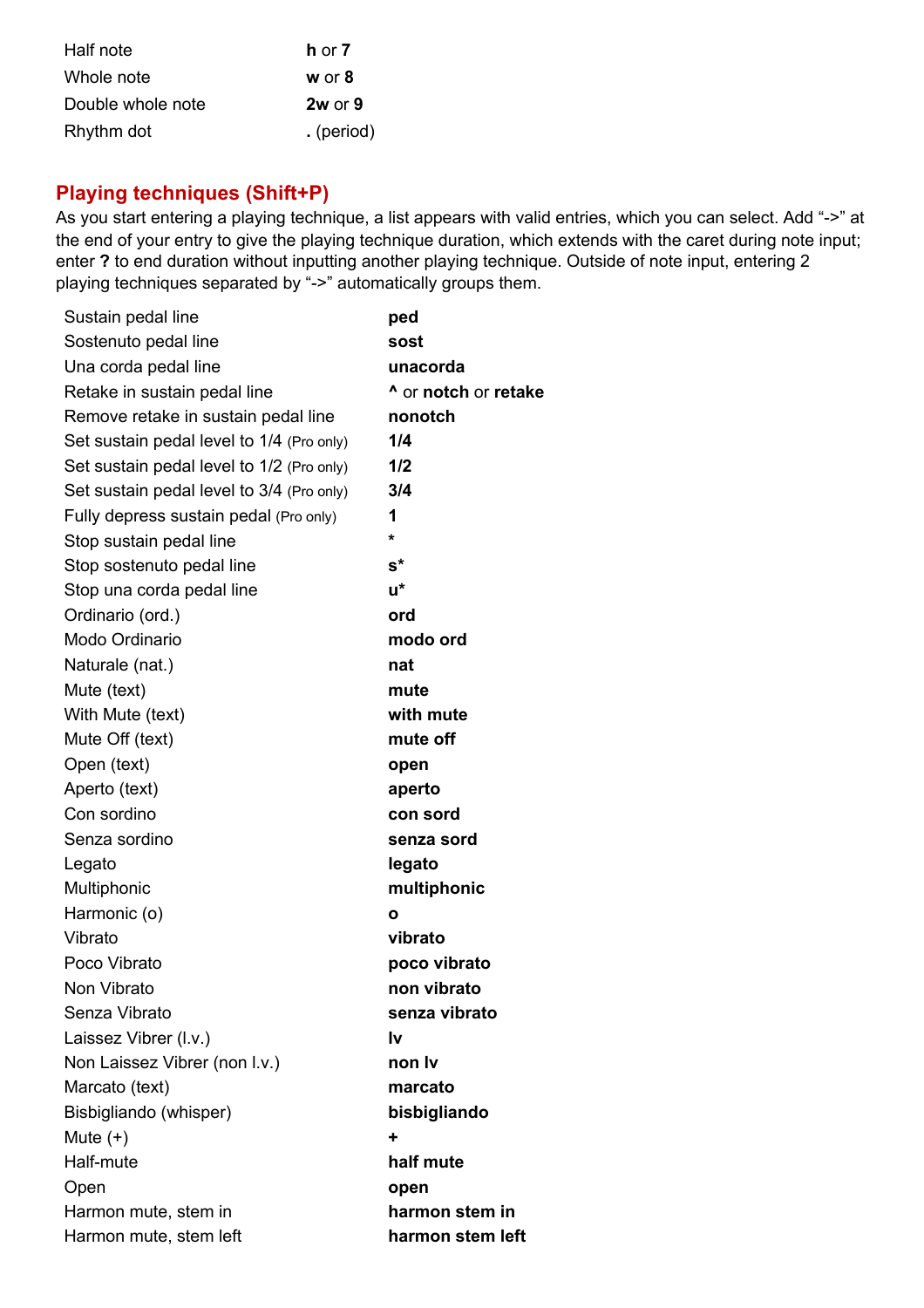Harmon mute, stem right **harmon stem right** Harmon mute, stem out **harmon stem out** Valve trill **valve trill** Cuivré **cuivre** Stopped (text) **stopped** Stopped (+) **+ Straight mute straight mute** Cup mute **cup mute** Plunger mute **plunger mute** Bucket mute **bucket mute** Harmon mute (text) **harmon mute** Harmon mute, stem in (text) **harmon mute stem in** Harmon mute, stem out (text) **harmon mute stem out** Open (remove mute) **opentext** Double-tongue **double-tongue** Triple-tongue **triple-tongue** Closed Hole **closed hole** Three-quarters Closed Hole **three-quarters closed hole** Half-closed Hole **half-closed hole** Open hole **open hole** Trill Key **trill key** Flatter Embouchure **flatter embouchure** Sharper Embouchure **sharper embouchure** Relaxed Embouchure **relaxed embouchure** Somewhat Relaxed Embouchure **somewhat relaxed embouchure** Tight Embouchure **tight embouchure** Somewhat Tight Embouchure **somewhat tight embouchure** Very Tight Embouchure **very tight embouchure** Weak Air Pressure **weak air pressure** Strong Air Pressure **strong air pressure** Normal Reed Position **normal reed** Very Little Reed (Pull Outwards) **little reed** Much More Reed (Push Inwards) **more reed** Mouthpiece/Hand Pop **hand pop** Rim Only **rim only** Flutter-tongue (f.t.) **fluttertongue** Flutter-tongue (flt.) **flt** Flatterzunge (flz.) **flz** Frullato **frullato** Slap-tongue **slap-tongue** Whistle Tone **whistle tone** Key Slap **key slap** Key clicks **key clicks** Air **air** Aeolian **aeolian** Down Bow **downbow** Up Bow **upbow** Half Harmonic **half harmonic** Mute On **mute on**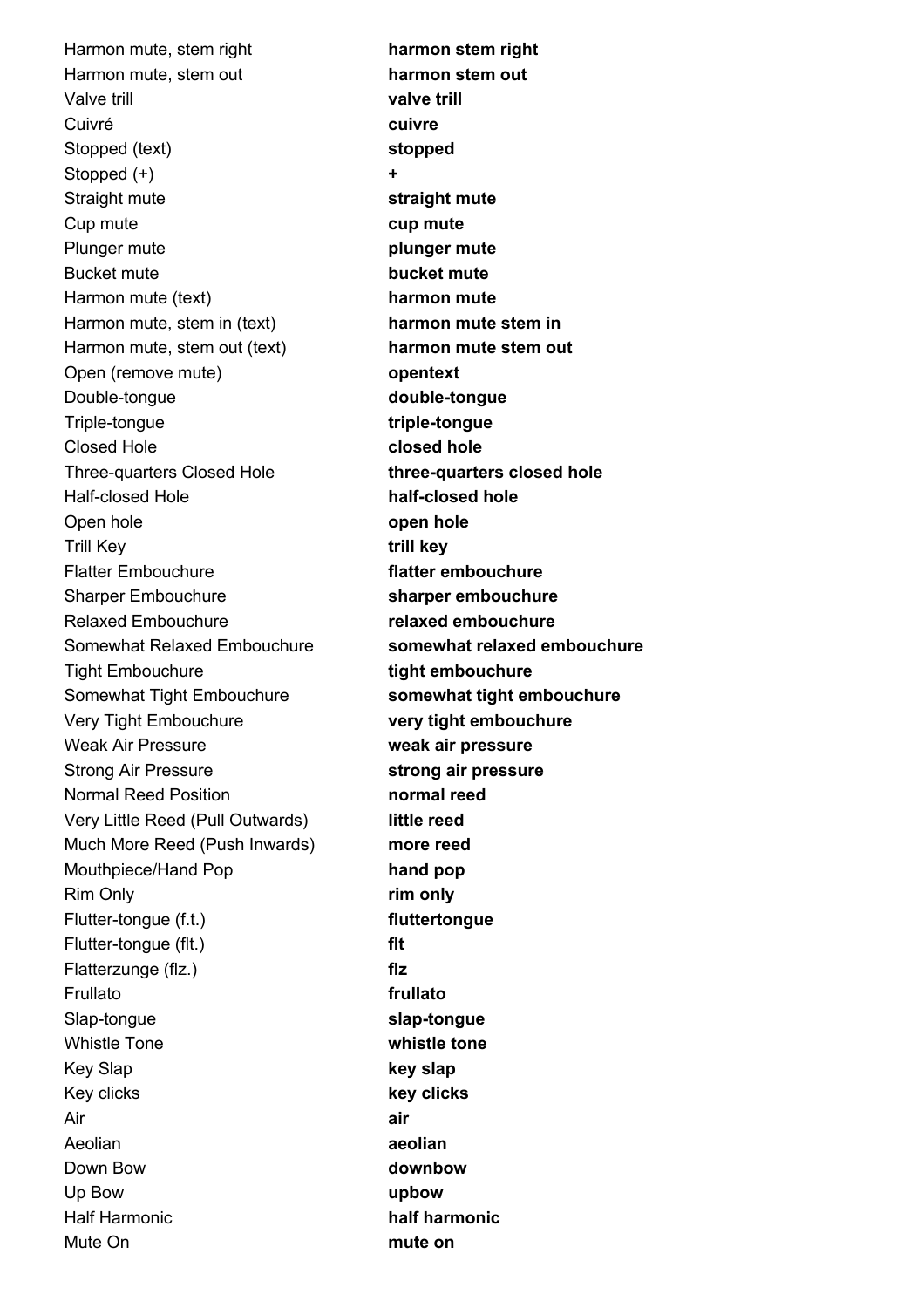Mute Off **mute off mute off** Sul Ponticello (Bow on Bridge) **sul pont** Bow on Bridge **bow on bridge** Bow On Tailpiece **bow on tailpiece** Overpressure (Down Bow) **overpressure down** Overpressure (Up Bow) **overpressure up** Overpressure Possibile (Down Bow) **overpressure poss down** Overpressure Possibile (Up Bow) **overpressure poss up** Overpressure (No Bow Direction) **overpressure** Jeté **jete** Fouetté **fouette** Thumb Position **thumb** Left-hand Pizzicato **left-hand pizz** Snap Pizzicato **snap pizz** Buzz Pizzicato **buzz pizz** Change Bow Direction **change bow** Bow on Bridge on One String **sul pont one string** Bow on Bridge on Two Strings **sul pont two strings** Bow on Bridge on Three Strings **sul pont three strings** Bow on Bridge on Four Strings **sul pont four strings** Arco **arco** Pizzicato **pizz** Spiccato **spicc** Saltando **saltando** Martellato **martellato** Sul Tasto **sul tasto** Flautando **flautando** Col Legno **col legno** Col Legno Tratto **col legno tratto** Col Legno Battuto **col legno battuto** Alla Chitarra **alla chitarra** Pluck With Fingernails **pluck with fingernail** Fingernail Flick **fingernail flick** Sul ponticello (sul pont.) **sul pont** Punta d'arco **punta d'arco** Détaché **detache** Jeté (text) **jete** Au talon **au talon** Martelé **martele** Alto sul tasto **ast** Poco sul tasto **pst** Mouth Closed **mouth closed** Mouth Slightly Open **mouth slightly open** Mouth Open **mouth open** Mouth Wide Open **mouth wide open** Mouth Pursed **mouth pursed** Nasal Voice **nasal** Tongue Click (Stockhausen) **tongue click** Finger Click (Stockhausen) **finger click**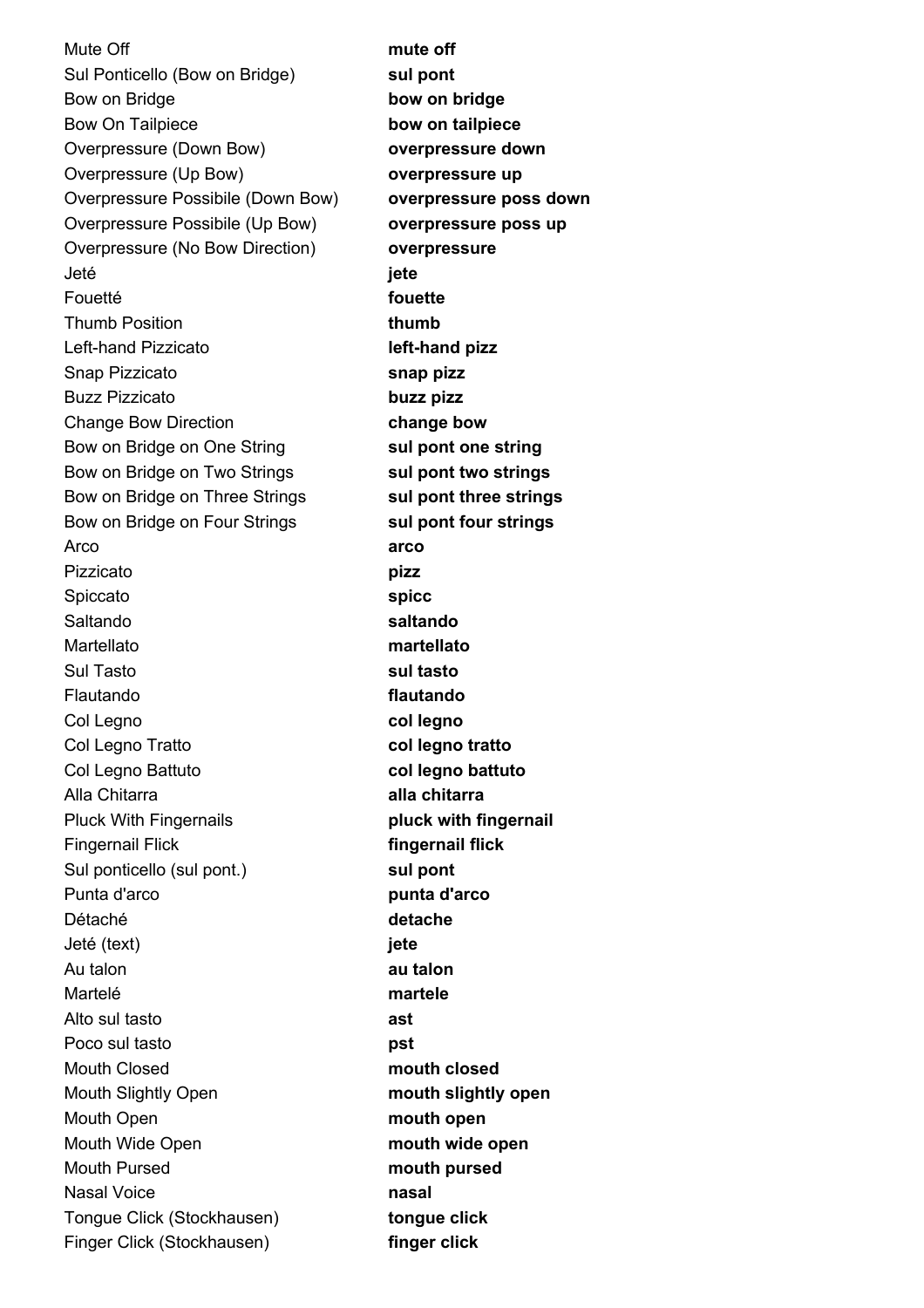Tongue and Finger Click (Stockhausen) **tongue and finger click** Con bocca chiusa **con bocca chiusa** Pedal Heel 1 **heel1** Pedal Heel 2 **heel2** Pedal Heel 3 **heel3** Pedal Toe 1 **toe1** Pedal Toe 2 **toe2** Pedal Heel Toe **heel toe** Pedal Heel to Toe **heel to toe Pedal Toe to Heel**  to **toe to heel** Pluck Inside **pluck inside** Clavichord Bebung (2 Fingers) **bebung2** Clavichord Bebung (3 Fingers) **bebung3** Clavichord Bebung (4 Fingers) **bebung4** Left Hand (L.H.) **lh** Right Hand (R.H.) **rh** Above (sopra) **sopra** Below (sotto) **sotto** Mano destra (right hand) **manodestra** Mano sinistra (left hand) **manosinistra** m.d. (right hand) **md** m.s. (left hand) **ms** Slide With Suppleness (Salzedo) **slide with suppleness** Oboic Flux (Salzedo) **oboic flux** Thunder Effect (Salzedo) **thunder effect** Whistling Sounds (Salzedo) **whistling sounds** Metallic Sounds (Salzedo) **metallic sounds** Tam-tam Sounds (Salzedo) **tam-tam sounds** Play at Upper End of Strings (Salzedo) **play at upper end of strings** Timpanic Sounds (Salzedo) **timpanic sounds** Muffle Totally (Salzedo) **muffle totally** Fluidic Sounds, Left Hand (Salzedo) **fluidic sounds left** Fluidic Sounds, Right Hand (Salzedo) **fluidic sounds right** Metal Rod **metal rod** Harp Tuning Key **harp tuning key** Harp Tuning Key Handle **harp tuning key handle** Harp Tuning Key Shank **harp tuning key shank** Harp Tuning Key Glissando **harp tuning key gliss** Ascending Aeolian Chords (Salzedo) **ascending aeolian chords** Descending Aeolian Chords (Salzedo) **descending aeolian chords** Damp Only Low Strings (Salzedo) **damp only low strings** Damp With Both Hands (Salzedo) **damp with both hands** Damp Below (Salzedo) **damp below** Damp Above (Salzedo) **damp above** Metallic Sounds, One String (Salzedo) **metallic sounds one string** Isolated Sounds (Salzedo) **isolated sounds** Snare Drum Effect (Salzedo) **snare drum effect** Près de la Table (p.d.l.t.) **pdlt** Right (R) **r**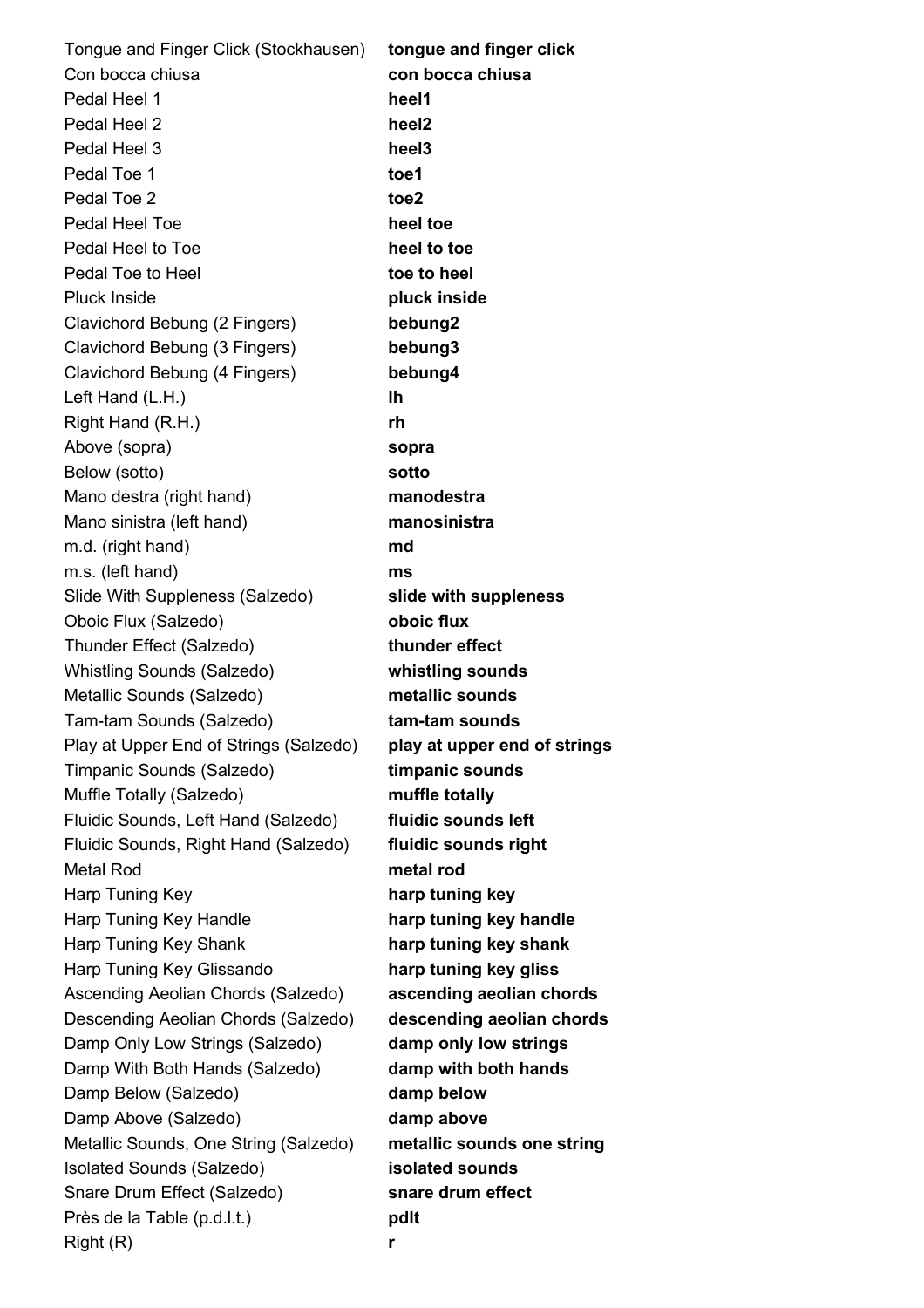Left (L) **l** Vibraphone Pedal (l.v.) **lv** Vibraphone Pedal (ped.) **ped** Vibraphone Half Pedal (½ ped.) **half ped** Vibraphone Motor On **motor on** Vibraphone Motor Off **motor off** Xylo **xylo** Stick Shot **Stick shot stick shot** Scrape from Center to Edge **scrape from center to edge** Scrape from Edge to Center **scrape from edge to center** Scrape Around Rim (Counterclockwise) **scrape around rim ccw** Scrape Around Rim (Clockwise) **scrape around rim cw** On Rim **on rim** Closed / Rim Shot **rim shot** Half-open **half-open** Half-open (Weinberg) **half-open 2** Open **open** Damp **damp damp** Damp (Large) **damp large** Damp (Right) **damp right** Damp (Left) **damp left** Center (Weinberg) **center 1** Center (Ghent) **center 2** Center (Caltabiano) **center 3** Rim or Edge (Weinberg) **rim or edge** Rim (Ghent) **rim 2** Rim (Caltabiano) **rim 3** Normal Position (Caltabiano) **normal position** Choke (Weinberg) **choke** Right Hand (Agostini) **right hand** Left Hand (Agostini) **left hand** Edge (Text) **edge** Center (Text) **center** Muffled **muffled** Snares On **snares on Snares Off snares off** Vibrato Bar Scoop **vibrato bar scoop** Vibrato Bar Dip **vibrato bar dip** Guitar Shake **shake** Open Wah Pedal **open wah** Half-open Wah Pedal **half open wah** Closed Wah Pedal **closed wah** Left-hand Tapping **left-hand tapping** Right-hand Tapping **right-hand tapping** Tap the Pick Guard (Golpe) **golpe** Fade In **fade in** Fade Out **fade out** Volume Swell **volume swell**